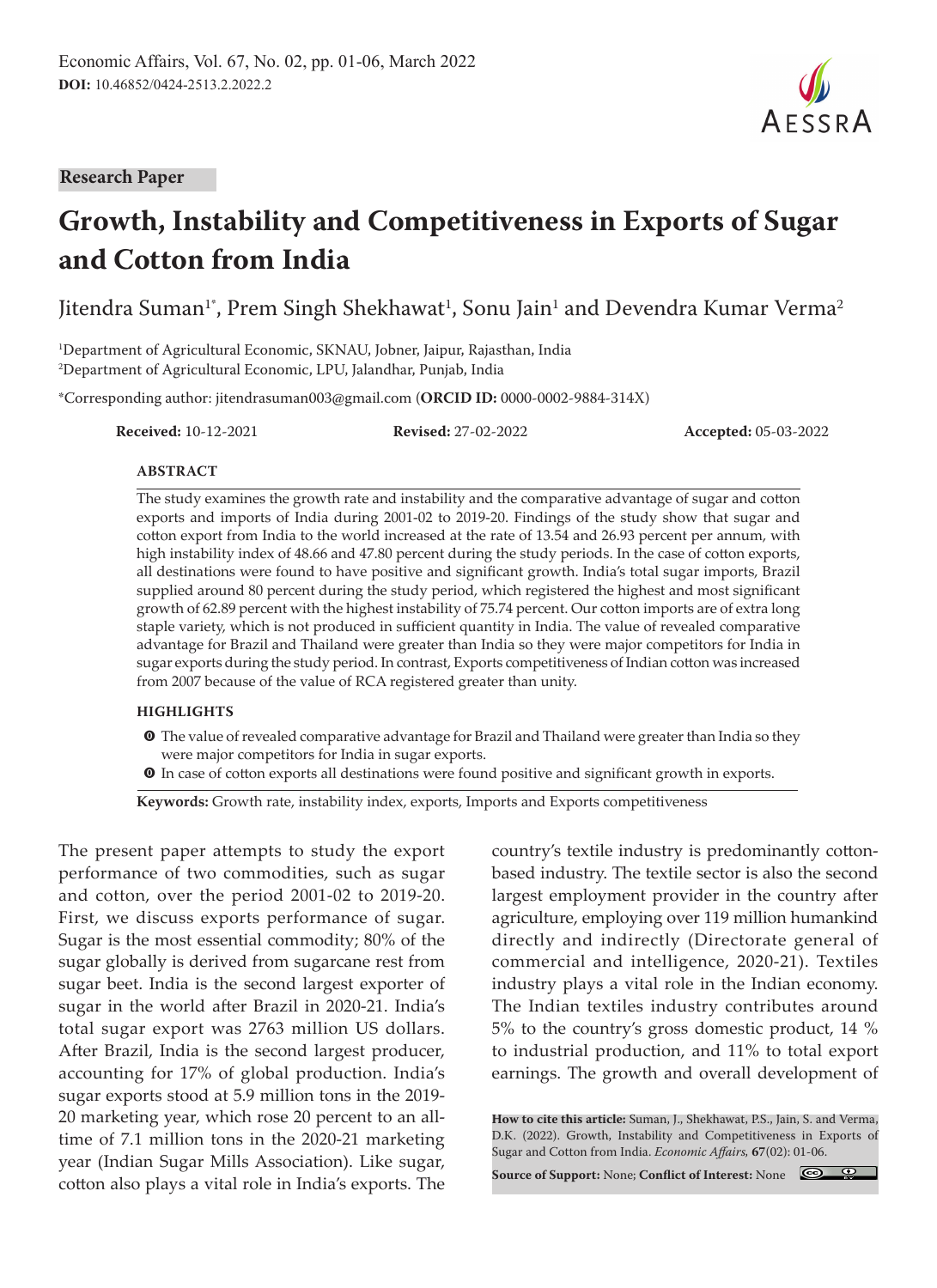the cotton and cotton industry play an essential role in the development of the Indian economy. After USA and Brazil, India is the third most significant exporter of cotton in the world market. The Indian raw cotton, including waste exports, accounted for 1057.82 million US dollars in 2019-20, which is almost doubled from 1897.20 million US dollars in 2020-21. Bangladesh, China, Pakistan, Vietnam, and Indonesia are the major destinations for Indian cotton exports (APEDA). India is also one of the largest importers of cotton in 2019-20, India's total cotton imports are 1528.82 million US dollars (ministry of commerce and industry).

# **MATERIAL AND METHODS**

The growth rate in export and import, as well as comparative advantage, worked out of sugar and cotton. The study was based on the secondary data of exports and imports in value terms from 2001-02 to 2019-20. Data on exports and imports were collected from the Directorate General of Commercial Intelligence and Statistics (DGCI&S), Ministry of Commerce and Industry, and Agricultural and Processed Food Product Export Development Authority (APEDA).

# **1. Growth rates analysis**

The compound growth rate of sugar and cotton commodities exports and imports was worked out by using an exponential function of the form as under:

$$
Y_t = ab^t U_t
$$

By taking logarithms on both sides, the equation takes the form.

 $Log Y = Log a + t Log b + Log U$ 

Where,

*Y*<sub>t</sub> = Dependent variable (commodity exports and imports)

 $t =$ Time (Independent variable  $t = 1,2, ..., n$ )

*a* = Intercept and

*b* = Regression coefficient

 $U_t$  = Error terms with usual assumptions

Compound growth rate was worked out as follows:

C.G.R.  $(r) = [antilog (log b) - 1] \times 100$ 

Students ' test was used to test the significance of growth rates.

# **2. Instability analysis**

Cuddy-Della index was used for estimating the magnitude of instability in agricultural exports and imports. This index was developed by John Cuddy and Della Valle to measure the instability in time series data (Cuddy and Della Valle, 1978). The magnitude of instability in exports and imports of sugar and cotton was computed by using the following methods:

The instability in exports and imports of cotton and sugar was worked out by the following formula:

$$
Instability Index (I_x) = CV\sqrt{1 - \overline{R}^2}
$$

Coefficient of variation (C.V.) was calculated as follows:

*Coefficient of Variation (C.V.)* =

Standard Deviation (
$$
\sigma
$$
)  
\nMean ( $\underline{X}$ )  
\n
$$
CV = \frac{\sqrt{\frac{\sum (X - \underline{X})^2}{N}}}{\underline{X}} \times 100
$$

Where,

Adjusted  $R^2$  = Coefficient of determination

N = No. of observations

The range of the instability index was explained as follows:

Low Instability = between 0 to 15 Per cent

Medium instability = greater than 15 and lower than 30 Percent

High instability = greater than 30 Percent

## **3. Comparative advantages and competitiveness**

To analyze the India's Comparative advantages, Balassa's index of Revealed Comparative Advantage was used. The Revealed Comparative Advantage technique is a measure for identifying the international trade specialization in the extent to which a country has a comparative advantage in a commodity concerning another country or group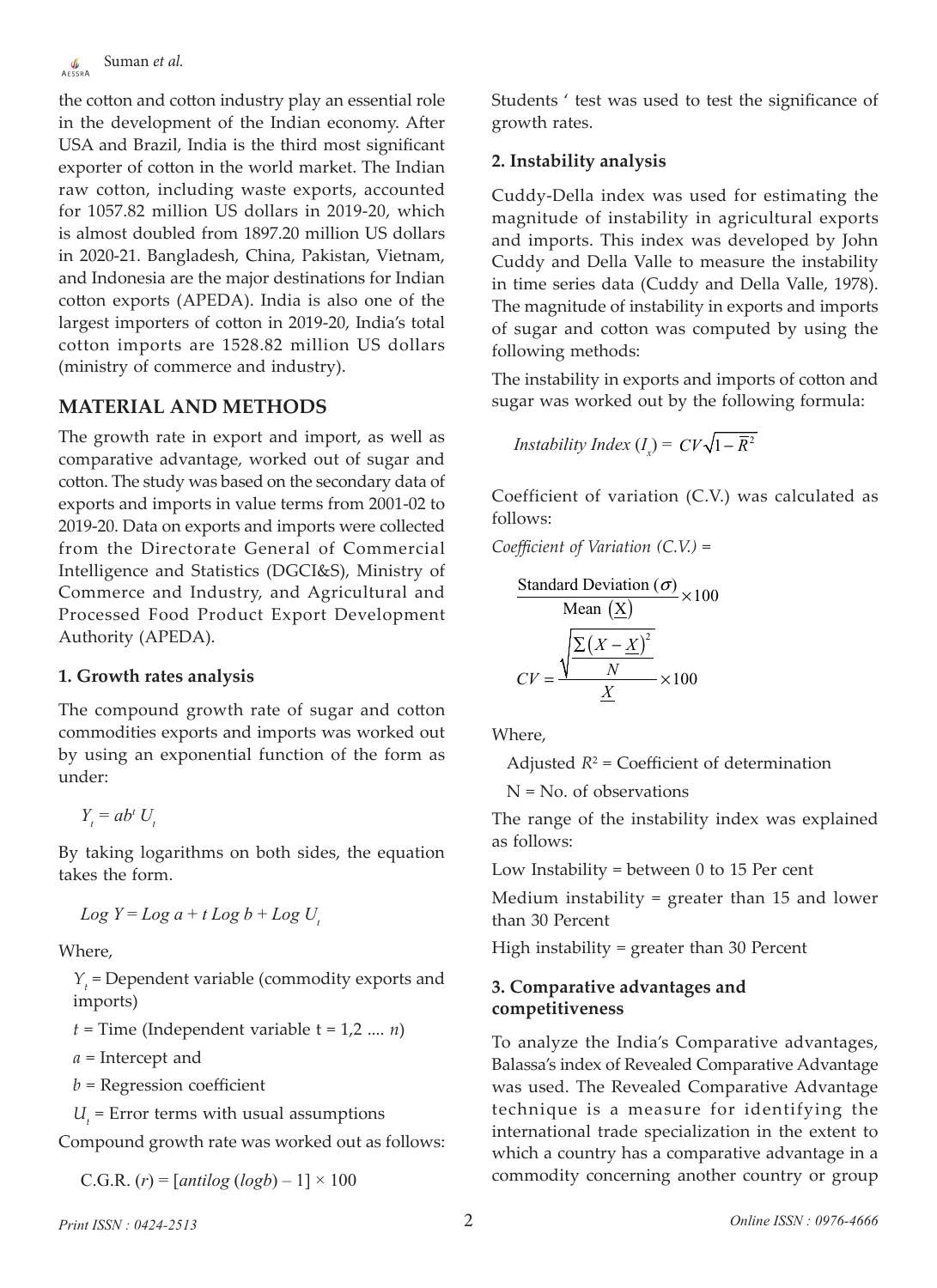of countries. A country's comparative advantage is "revealed" by the value of RCA, if RCA is more than unity, then the country has a comparative advantage, and there is the scope of agricultural trade between India and other countries of the world.

Balassa, 1965 first formulated the original index of RCA and it was computed as:

$$
B = \frac{\left(X_{ij} / X_{ik}\right)}{\left(X_{nj} / X_{nk}\right)}
$$

Where,

 $B = RCA$ 

*Xij* = Exports of country '*i*' of commodity '*j*'

 $X_{ik}$  = Exports of country '*i*' of a set of commodities '*k*'

*Xnj* = Exports of a set of countries '*n*' of commodity '*j*'

 $X_{nk}$  = Exports of a set of countries '*n*' of a set of commodities '*k*'

Hence, country '*i*' refers to India, commodity '*j*' refers to any of the selected commodities, set of commodities '*k*' refers to total exported commodities, and set of countries '*n*' refers to the world.

Further, the revealed symmetric comparative advantage suggested by Dalum *et al*. (1998) was also calculated because of RCA suffers from the problem of asymmetry as 'pure' RCA is not comparable on both sides of unity, as the index ranges from zero to one if a country is said not to be specialized in a given sector, while the value of the index ranges from one to infinity if a country is said to be specialized.

Revealed symmetric comparative advantage (RSCA) was used in following formula:

$$
RSCA = (RCA-1) / (RCA+1)
$$

Since this method measures the ranges between -1 and +1 and indicates the free from the skewness problem.

# **RESULTS AND DISCUSSION**

#### **Growth rates in exports of sugar and cotton**

The country-wise growth in exports of sugar from

India from 2001-02 to 2019-20 is presented in Table 1. Indian sugar finds its biggest market in Sudan among various other destinations globally. Sudan reported the highest growth of 42.27 percent during the study period. Only Sri Lanka (4.57%) and Bangladesh (1.75%) exhibited insignificant and lower growth rates. Both countries levies import duties to protect their domestic sugar industry. The estimated annual compound growth rate of sugar exports from India to the world was 13.54 percent pent during the study period; this growth was found to be highly significant at 1 percent level. This higher growth in Indian sugar exports is due to the lower price of Indian sugar than other competitors. Australia and Brazil dragged India to WTO for its market distorting policies on sugar. They contended that the subsidies, including the farmer assistance, far exceeded the norms set by the WTO, resulting in higher sugar production/exports, which dampened the international prices and, consequently, hurt their domestic producers. India does have freight competitiveness in the Indian Ocean region where major sugar exporters could not supply at a lower price than India due to high transportation costs in the transportation of sugar from the countries like Brazil, Australia, China, European nations etc. (Deokate *et al.* 2013).

**Table 1:** Growth rate and instability in the export of sugar and by major destinations 2001-02 to 2019-20

| <b>Sl. No.</b> | Destination | $CGR$ $\left(\% \right)$ | Instability |
|----------------|-------------|--------------------------|-------------|
| 1              | Sudan       | 42.27**                  | 52.43       |
| $\mathcal{P}$  | Somalia     | $34.46^*$                | 83.89       |
| 3              | Sri Lanka   | 4.57                     | 74.11       |
| 4              | Iran        | $31.43*$                 | 142.28      |
| 5              | Bangladesh  | 1.75                     | 95.79       |
| 6              | Djibouti    | $34.80**$                | 69.71       |
| 7              | Saudi Arab  | $37.25$ **               | 49.05       |
| 8              | World       | $13.54$ **               | 48.66       |

*\*\* Significant at 1 percent level of significance; \* Significant at 5 percent level of significance.*

India should focus on the countries of Indian Ocean to enhance its sugar. Sugar and exports to the world revealed a highly unstable of 48.66 percent due to fluctuations in sugarcane prices also led to under or over production of sugarcane during the study period. This is in accordance with the finding of Mishra (2017).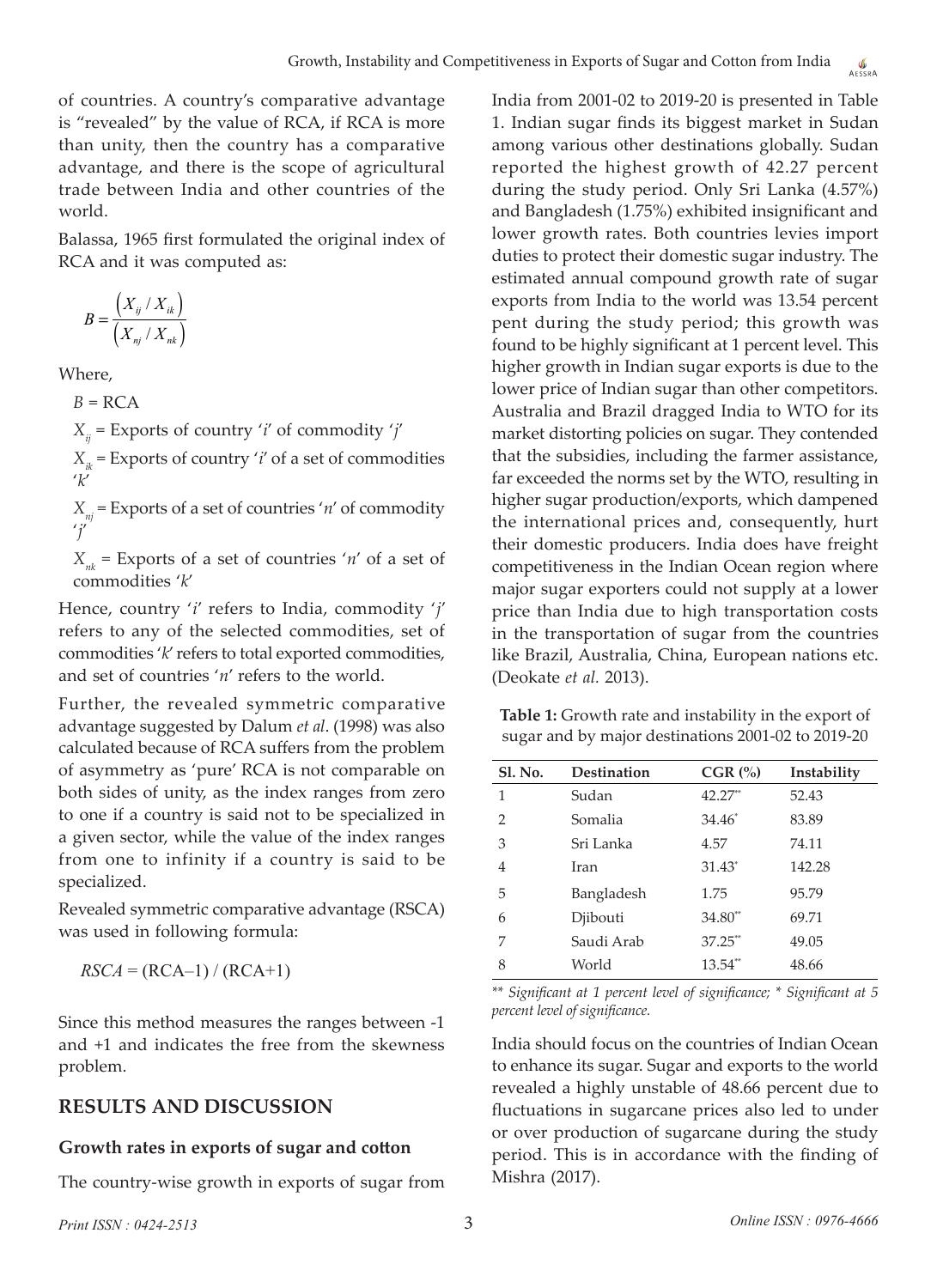Table 2 showed that the compound growth rate for overall cotton exports from the country was found to be 26.93 percent, which was found to be statically significant at a 1 percent level. China is the largest market for Indian cotton exports, with growth of 33.59 percent. Bangladesh is the second largest destination for Indian cotton, with growth 45.74 percent per annum. Vietnam registered the highest growth by 47.36 percent, followed by other countries like Pakistan (33.67%), Indonesia (26.08%), Belgium (24.67%), Turkey (23.02), Thailand (20.42%), and Taiwan (13.41%) during the period. Countries such as Bangladesh, Vietnam Pakistan, China, and Indonesia are scaling up their cotton imports from India to meet their export-focused garment industries' requirement (Singh *et al.* 2017).

**Table 2:** Growth rate and instability in export of cotton by major destinations 2001-02 to 2019-20

| <b>Sl. No.</b> | <b>Destination</b> | $CGR$ $\left(\% \right)$ | Instability |
|----------------|--------------------|--------------------------|-------------|
| 1              | China              | $33.59^*$                | 93.77       |
| $\mathcal{P}$  | Bangladesh         | 45.74**                  | 41.05       |
| 3              | Pakistan           | $33.67^*$                | 91.27       |
| 4              | Vietnam            | 47.36**                  | 66.94       |
| 5              | Indonesia          | $26.08**$                | 50.51       |
| 6              | Taiwan             | 13.41*                   | 53.02       |
| 7              | Thailand           | $20.42^*$                | 56.34       |
| 8              | Belgium            | $24.67**$                | 45.36       |
| 9              | Turkey             | $23.02^*$                | 85.51       |
| 10             | World              | $26.93**$                | 47.80       |

*\*\* Significant at 1 per cent level of significance; \* Significant at 5 per cent level of significance.*

Besides, there was positive and significant growth in exports of cotton mainly attributed to the introduction of Bt-cotton, increased irrigation area under cotton, coupled with the successful operation of minimum support price by the Government of India (Beeraladinni *et al.* 2016). There are wide fluctuations in cotton exports to these countries. It was observed that instability index for cotton exports from India was 47.80 percent for the period 200102-2019-20, which was fluctuating in nature. Among the top destinations of Indian cotton exports, Bangladesh was the most stable market by showing the lowest instability at 41.05 percent. After that, Indonesia and Vietnam was (50.51%) (66.94%). China and Pakistan were found to be the unstable markets with a higher instability index of 93.77 and

91.27 percent, respectively, during the study period. A similar trend was observed in raw cotton exports by Parappurathu and Mathur (2008).

### **Growth rates in imports of sugar and cotton**

The estimated annual compound growth and instability in imports of sugar are given in Table 3. India's total sugar imports Brazil supplied around 80 percent during the study period, which registered the highest and most significant growth of 62.89 percent with the highest instability of 75.74 percent.

**Table 3:** Growth rate and instability in import of sugar from major destinations 2001-02 to 2019-20

| <b>Sl. No.</b> | <b>Destination</b> | $CGR$ $\left(\frac{9}{6}\right)$ | Instability |
|----------------|--------------------|----------------------------------|-------------|
| 1              | Brazil             | 62.89**                          | 75.74       |
| $\mathcal{P}$  | Germany            | 24.44**                          | 32.93       |
| 3              | USA                | $21.10**$                        | 27.69       |
| 4              | China              | $22.43$ <sup>**</sup>            | 45.90       |
| 5              | Netherland         | $11.69**$                        | 23.41       |
| 6              | World              | 22.56**                          | 57.29       |

*\*\* Significant at 1 percent level of significance; \* Significant at 5 percent level of significance.*

**Table 4:** Growth rate and instability in import of cotton from major destinations 2001-02 to 2019-20

| <b>Sl. No.</b> | Destination  | $CGR$ $\left(\frac{9}{6}\right)$ | Instability |
|----------------|--------------|----------------------------------|-------------|
|                | USA          | $19.45$ <sup>**</sup>            | 66.20       |
| $\mathcal{P}$  | Australia    | 13.69                            | 181.07      |
| 3              | Egypt        | 1.74                             | 33.50       |
| 4              | Mali         | 14.76                            | 102.15      |
| 5              | Cote D Ivory | $14.76*$                         | 91.14       |
| 6              | World        | $8.06^{**}$                      | 54.96       |

*\*\* Significant at 1 per cent level of significance; \* Significant at 5 percent level of significance.*

It is evident from Table 4. USA, Australia, Egypt, Mali, and Cote D Ivory are major cotton suppliers, which account for around 70 percent of total cotton imports. USA and Cote D Ivory registered significant growth of 19.45 and 14.76 percent, whereas other suppliers showed insignificant growth. The cotton imports to the world revealed growth of 8.06 percent with high instability index of 54.16. All suppliers showed a high degree of instability due to price fluctuation in the world market. India imports extra long staple cotton, which is not produced in sufficient quantity in India. It is extra fine cotton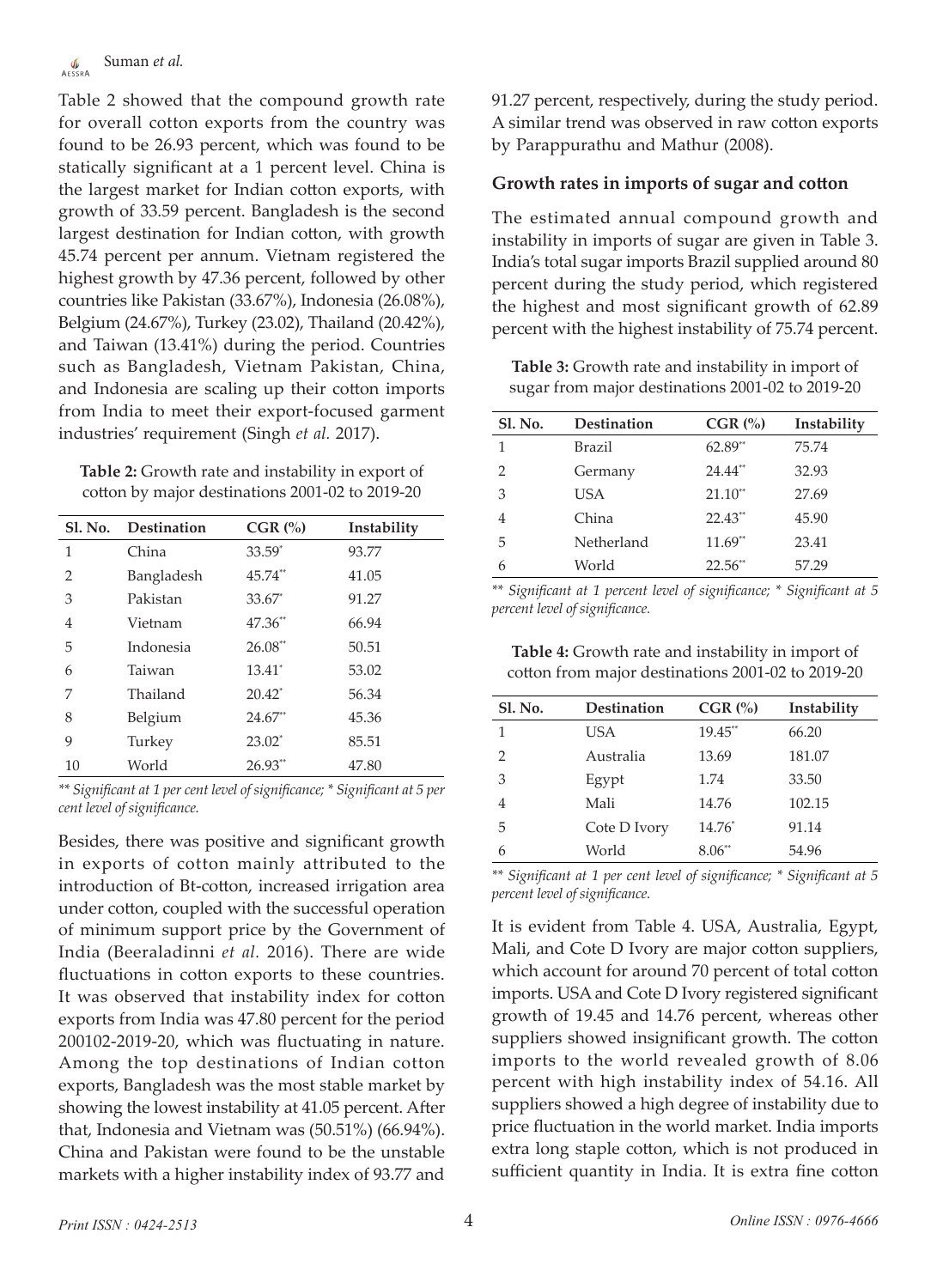that is used for making superior cotton fabrics. Extra long staple made fabrics look more white, smooth, strong, and expensive than other varieties (Molier 2017).

#### **Competitiveness in exports of sugar and cotton**

It was revealed from Table 5, that India, Brazil, Thailand, and Guatemala showed comparative advantage during the study period. However, estimated RCA values of these countries fluctuated over the period. The RCA estimate for Indian sugar was 2.86 in 2001, which rose to 34.36 in 2007. A significant dip in competitiveness between 2013 and 2019 was evident from a lesser RCA value of 1.05 and 4.17. The primary reason behind this drop in exports is the availability of surplus sugar in the world sugar market and better quality sugar accessibility from Thailand at a competitive price. But these countries' RCA values were greater than India in later years. Brazil and Thailand were immediate competitors for India in sugar exports. A similar result was found by (Kumar, and Sheetal 2013), (Chaudhary and Kumar 2016).

**Table 5:** RCA and RSCA estimate sugar exports for India and other major world exporters

| Year        |         |                    |         |         |  |
|-------------|---------|--------------------|---------|---------|--|
| Country     | 2001    | 2007               | 2013    | 2019    |  |
|             |         | <b>Balassa RCA</b> |         |         |  |
| India       | 2.86    | 34.36              | 1.05    | 4.17    |  |
| Brazil      | 7.05    | 64.61              | 6.84    | 5.25    |  |
| Thailand    | 3.84    | 39.11              | 4.44    | 7.11    |  |
| France      | 1.41    | 12.21              | 0.83    | 0.96    |  |
| Guatemala   | 9.14    | 72.75              | 11.26   | 11.56   |  |
| Mexico      | 0.25    | 13.54              | 2.62    | 1.45    |  |
| <b>RSCA</b> |         |                    |         |         |  |
| India       | 0.48    | 0.94               | 0.02    | 0.61    |  |
| Brazil      | 0.75    | 0.97               | 0.75    | 0.68    |  |
| Thailand    | 0.59    | 0.95               | 0.63    | 0.75    |  |
| France      | 0.17    | 0.85               | $-0.09$ | $-0.02$ |  |
| Guatemala   | 0.80    | 0.98               | 0.84    | 0.84    |  |
| Mexico      | $-0.60$ | 0.86               | 0.45    | 0.18    |  |

Exports competitiveness of Indian cotton was increased in 2007 (Table 6), because of value of RCA registered as greater than unity. The exports of cotton from India did not enjoy any comparative advantage until 2001. However, by 2007, 2013, and 2019, India was at a better position with RCA values of 11.21, 8.59, and 3.59, respectively.

**Table 6:** RCA and RSCA estimate cotton exports for India and other major world exporters

| Year          |         |                    |       |         |
|---------------|---------|--------------------|-------|---------|
| Country       | 2001    | 2007               | 2013  | 2019    |
|               |         | <b>Balassa RCA</b> |       |         |
| India         | 0.07    | 11.21              | 8.59  | 3.53    |
| USA.          | 2.69    | 4.28               | 3.12  | 4.62    |
| <b>Brazil</b> | 0.68    | 0.96               | 1.10  | 3.56    |
| Australia     | 3.91    | 1.50               | 6.38  | 0.02    |
| Greece        | 7.12    | 4.23               | 6.29  | 9.08    |
| Benin         | 57.40   | 40.70              | 58.62 | 83.19   |
|               |         | <b>RSCA</b>        |       |         |
| India         | $-0.87$ | 0.84               | 0.79  | 0.56    |
| USA.          | 0.46    | 0.62               | 0.52  | 0.64    |
| <b>Brazil</b> | $-0.19$ | $-0.02$            | 0.05  | 0.56    |
| Australia     | 0.59    | 0.20               | 0.73  | $-0.97$ |
| Greece        | 0.75    | 0.76               | 0.73  | 0.80    |
| Benin         | 0.97    | 0.95               | 0.97  | 0.98    |

Benin registered the highest value of RCA and RSCA among all the competitors during the overall study period. USA, Greece, and Benin were reported major competitors of India for cotton exports. In the case of cotton exports, Bangladesh, China, Pakistan, Vietnam, and Indonesia are the major destinations which import nearly 90 percent of India's total cotton during the study periods (Singh *et al.* 2020).

# **CONCLUSION**

The result indicated that there is higher growth in Indian sugar exports due to the lower price of Indian sugar than other competitors. India has a distinct advantage of its geographical location. Major competitors for Indian sugar exports are Brazil, Thailand, Germany, Australia, China, and USA. India registered high growth in sugar imports because Indian sugar mills import Brazilian raw sugar, refine, and sell it. Our cotton imports are of extra long staple variety, which is not produced in sufficient quantity in India. All the destinations showed a high degree of instability in exports and imports for sugar and cotton. The values of Revealed comparative advantage for Brazil, Thailand, and Guatemala has greater than India, so they were immediate competitors for India in sugar exports. In the case of cotton, India's RCA value declined over the year.